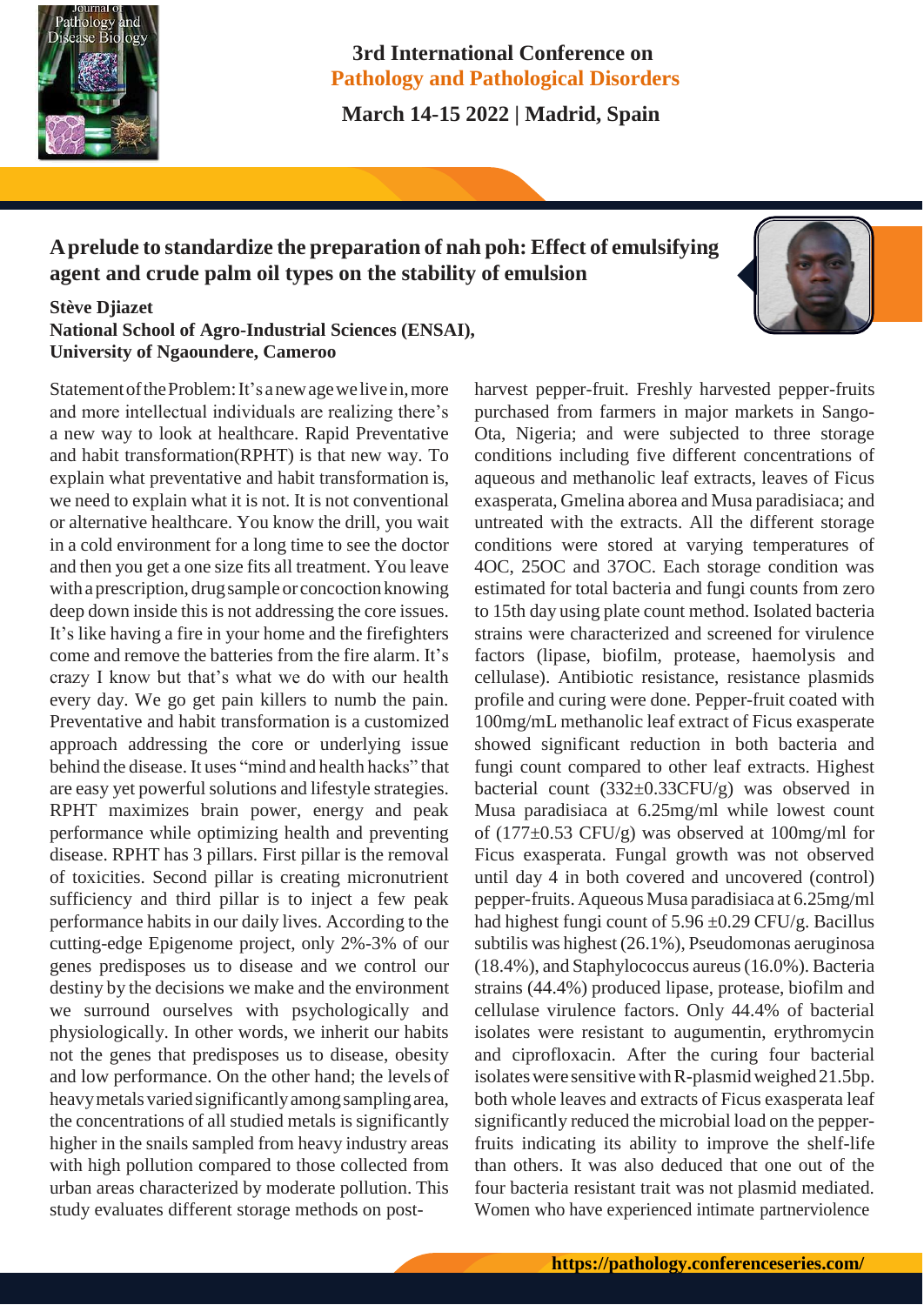

# **3rd International Conference on Pathology and Pathological Disorders**

 **March 14-15 2022 | Madrid, Spain**

*Journal of Pathology and Disease Biology* **<b>Volume:09** 

(IPV) are at greater risk for physical and mental health problems including posttraumatic stress disorder (PTSD) and alcohol dependency. On their own IPV, PTSD and alcohol dependency result in significant personal, social and economic cost and the impact of all three may compound these costs. Researchers have reported that women with these experiences are more difficult to treat; many do not access treatment and those who do, frequently do not stay because of difficulty maintaining helping relationships. However, these women's perspective has not been previously studied. The purpose of this study is to describe the experience of seeking help for alcohol dependency by women with PTSD and a history of IPV in the context in which it occurs. Methodology & Theoretical Orientation: An inter subjective ethnographic study using hermeneutic dialogue was utilized during participant observation, in- depth interviews and focus groups. An ecological framework was utilized to focus on the interaction between the counselors and the staff to understand this relationships and the context in which it occurs. Findings: The women in this study were very active help seekers. They encountered many gaps in continuity of care including discharge because of relapse. Although the treatment center was a warm, healing and spiritual place, the women left the center without treatment for their trauma needs and many without any referral to address these outstanding issues.

## **Biography**

Known as "the pharmacist of the future", Dr. Hanan is part of the world's leading experts in highperformance, preventative and habit transformation healthcare. As a successful entrepreneur and owned 3 different companies, she is a trusted advisor and highperformance consultant to leaders, managers and senior executives in the Mena region. She graduated from the most prestigious clinical pharmacy doctorate program in America (St. John's University, New York) and has invested over 25 years' experience in healthcare, health retreats, educational seminars and cutting-edge alternative health methods' certifications to help her

clients gain a competitive advantage for themselves and their organization. She has received certifications for "Excellence inHealthcare quality" and preventative disease. She received awards for being a keynote speaker on "preventative and habit transformation healthcare" from the likes of Dr. Rashid Alleem's 9th Annual Leadership & Management Congress Week. Dr. Hanan's research papers are included in books like the "21 Alleem Sustainable Development Goals which is introduced by H.E Dr. RashidAlleem.

## **Sponsoring University:**

The University of Ngaoundéré is a public university located in Ngaoundéré, Adamawa Region in Cameroon. It was established on 19 January 1993 by Presidential decree. Officially recognized by the Ministère de l'Enseignement Supérieur, Cameroun (Ministry of Higher Education of Cameroon), Université de Ngaoundéré (UN)is a large (uniRank enrollmentrange: 25,000-29,999 students) coeducational Cameroonian higher education institution. UN also provides several academic and non-academic facilities and services to students including a library, housing, sports facilities, as well as administrative services.



#### **References:**

- 1. Akhtar N, Ahmad M, Khan HM, et al. Formulation and characterization of a multiple emulsion containing 1% Lascorbic acid. Bull Chem Soc Ethiop. 2010;24:1-10.
- 2. [Ayeleso AO, Oguntibeju OO, Brooks NL. Effects of dietary intake of red](https://academicjournals.org/journal/AJB/article-full-text-pdf/BBDC1A136936) [palm oil on fatty acid composition and lipid profiles in male Wistar rats.](https://academicjournals.org/journal/AJB/article-full-text-pdf/BBDC1A136936) African J Biotech. [2012;11:8275-8279.](https://academicjournals.org/journal/AJB/article-full-text-pdf/BBDC1A136936)
- 3. [Babayemi JO, Dauda KT, Nwude DO, et al. Determination of potash alkali](https://ojs.cnr.ncsu.edu/index.php/BioRes/article/view/BioRes_05_3_1384_Babyemi_DKNAEA_Potash_from_Musa_Peels) and metal contents of ashes [obtained](https://ojs.cnr.ncsu.edu/index.php/BioRes/article/view/BioRes_05_3_1384_Babyemi_DKNAEA_Potash_from_Musa_Peels) from peels of some varieties of Nigeri[a](https://ojs.cnr.ncsu.edu/index.php/BioRes/article/view/BioRes_05_3_1384_Babyemi_DKNAEA_Potash_from_Musa_Peels) [grown Musa species. BioRes. 2010;](https://ojs.cnr.ncsu.edu/index.php/BioRes/article/view/BioRes_05_3_1384_Babyemi_DKNAEA_Potash_from_Musa_Peels) 5:1384-1392.

**NOTE:** This is a sample abstracts. Conference/Journal name will be changed while publishing respective abstract in supporting journal website.